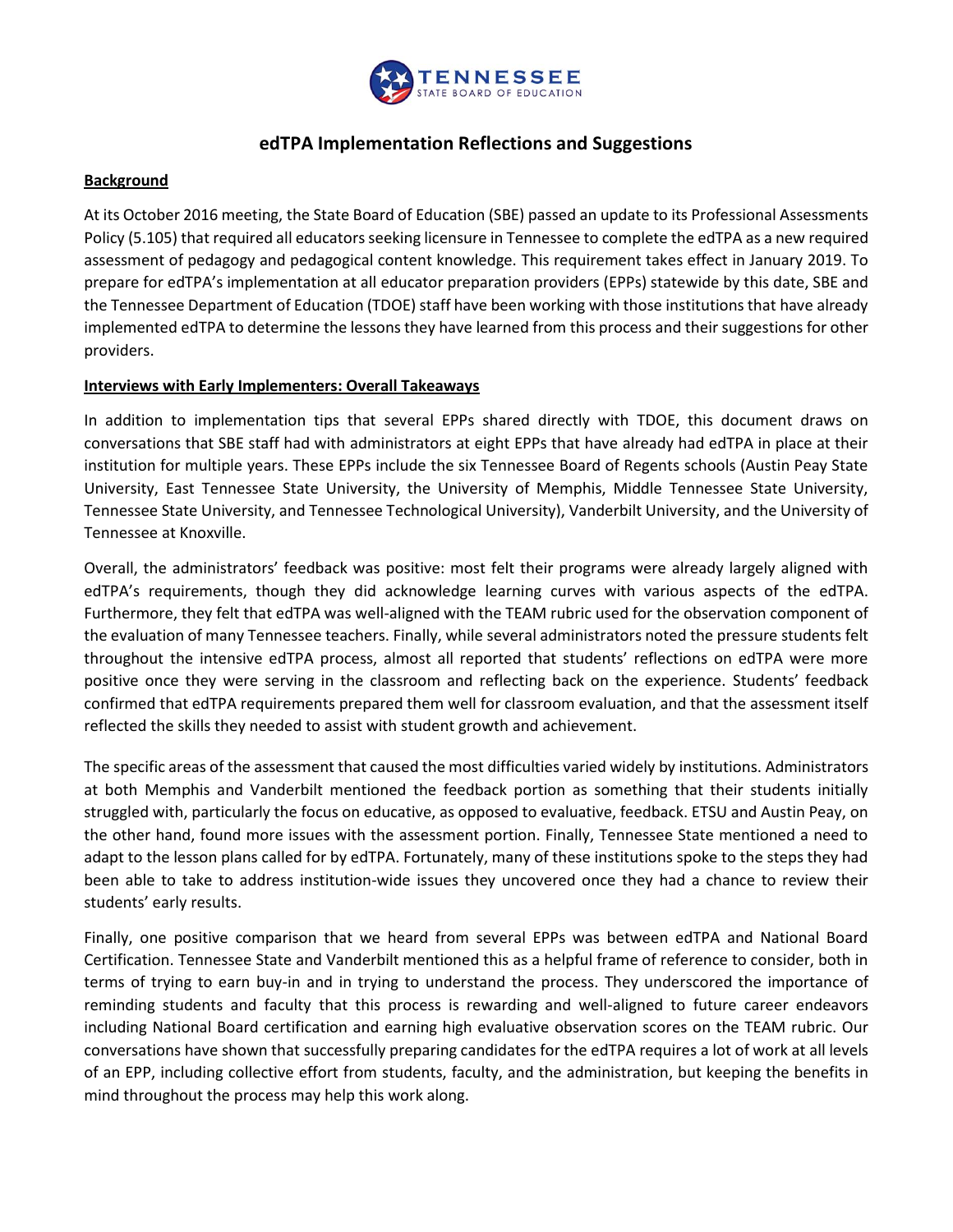

#### **Detailed Reflections and Suggestions**

Listed below are several topics that we heard about from multiple EPPs. These common themes provide a useful framework for the implementation process, and we hope that some of the ideas suggested by the EPPs we spoke with will be useful for those just beginning the edTPA journey.

#### *Academic Language*

One source of frustration that was almost universally mentioned in our conversations was regarding the academic language used by edTPA. Although this was an issue that took several years for many of the institutions we spoke with to address, we did hear from several places that starting to incorporate edTPA's language early in students' careers led them to be much more comfortable by the time they actually completed the assessment.

 Tennessee Tech starts sharing resources regarding edTPA's academic language with students as early as their freshman or sophomore years, with professors incorporating it into their courses.

## *Course-Taking Sequence*

The general consensus was that beyond the language used, edTPA was fairly well aligned with the program structures of most of our EPPs. However, several institutions discussed specific efforts that they have undertaken to ensure that their courses are structured to prepare their students to succeed on the edTPA.

- University of Memphis faculty members reviewed their course sequencing and back-mapped edTPA concepts into them to ensure that students are fully prepared to complete the assessment by the time they enter student teaching.
- The University of Tennessee at Knoxville mentioned reviewing rubric-level patterns after receiving their initial results to determine which courses and program areas needed to emphasize edTPA more heavily.
- Austin Peay discussed using students' Residency I semester as a practice round for the requirements of edTPA so students had some familiarity and experience with of the edTPA process.

#### *edTPA-Specific Programming*

Some of the EPPs we spoke with also told us about additional learning opportunities that they created in response to edTPA implementation.

- Vanderbilt began an edTPA Camp, which takes place between the two student teaching placements. It focuses on edTPA components such as analysis and reflection that are not naturally represented during the student teaching experience.
- MTSU has a seminar comprised of seven two-hour sessions that occur weekly during students' first placement, with each seminar designed to support language understandings, communication of thinking, reflection, and technology.
- Tennessee Tech offers four seminar meetings starting in the fall of the student teaching year that reviews edTPA task by task.
- ETSU has a support seminar that also starts during fall semester, beginning in November and continuing through the spring semester as students complete the edTPA.